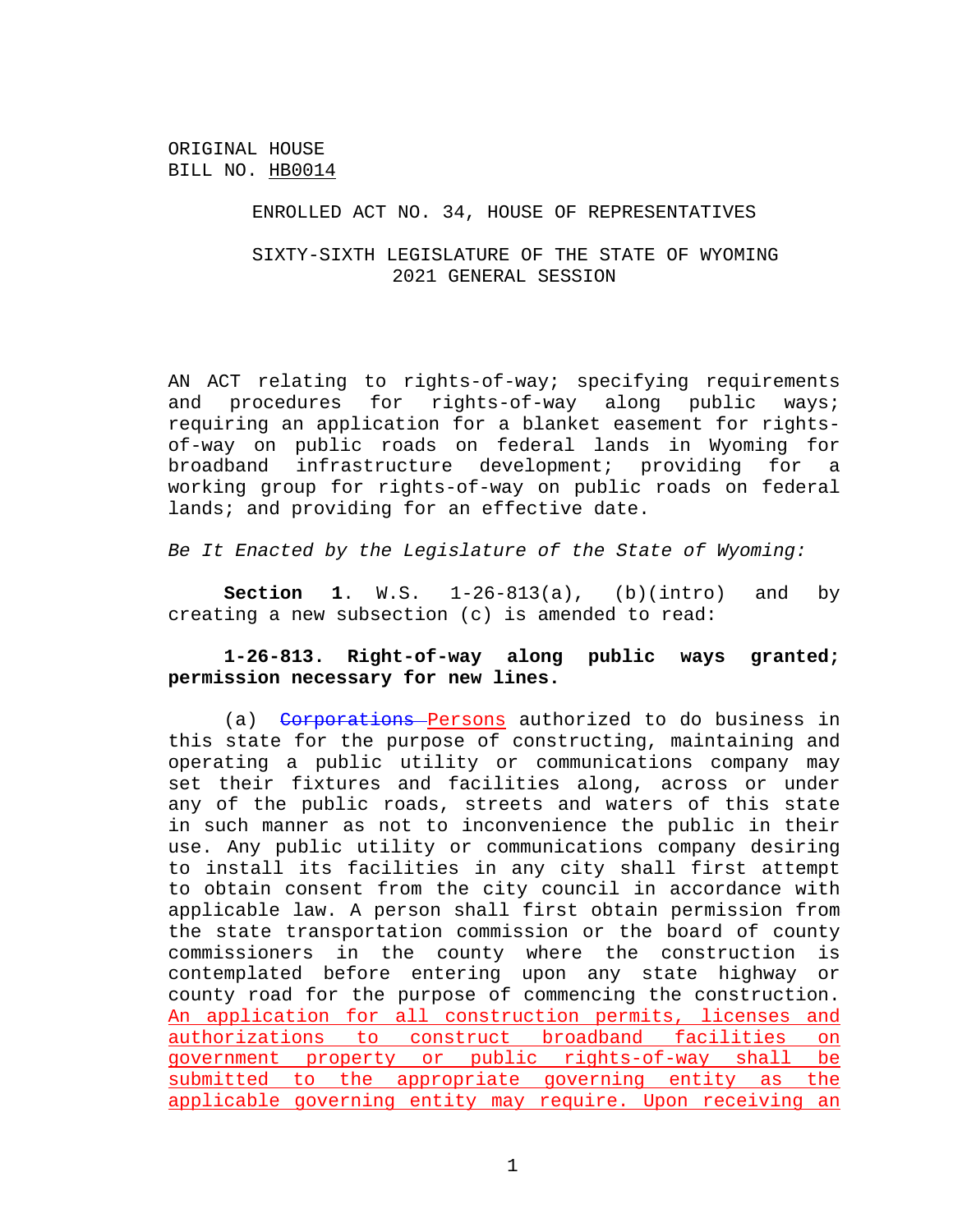## ENROLLED ACT NO. 34, HOUSE OF REPRESENTATIVES

# SIXTY-SIXTH LEGISLATURE OF THE STATE OF WYOMING 2021 GENERAL SESSION

application as required in this subsection, any necessary permits, licenses or authorizations shall receive a response, be approved or be denied by the city, department of transportation or the county. Unless a different period is stipulated to by the parties, the city, department of transportation or the county shall respond to the application, approve or deny all necessary permits, authorizations and licenses not later than sixty (60) calendar days after receipt of the application.

(b) As used in this section, "communications company" means a person, or any agent, contractor or subcontractor of the person, who in the course of business, provides services which are telecommunications services, as defined in W.S. 37-15-103(a)(xii), internet protocol enabled service or voice over internet protocol. For purposes of this section only, and notwithstanding any other provision of law, a communications company includes a cable operator as defined in 47 U.S.C § 522(5), provided the cable operator provides any of the services listed in this subsection. As used in this section:

(c) Nothing in this section shall:

(i) Authorize communications companies to set or install permanent towers along, across or under any of the public roads, streets and waters of this state or to set communication poles in a state managed right-of-way;

(ii) Be construed to prohibit a city, town or county from requiring a franchise before issuing any permits, licenses or authorizations as provided by this section.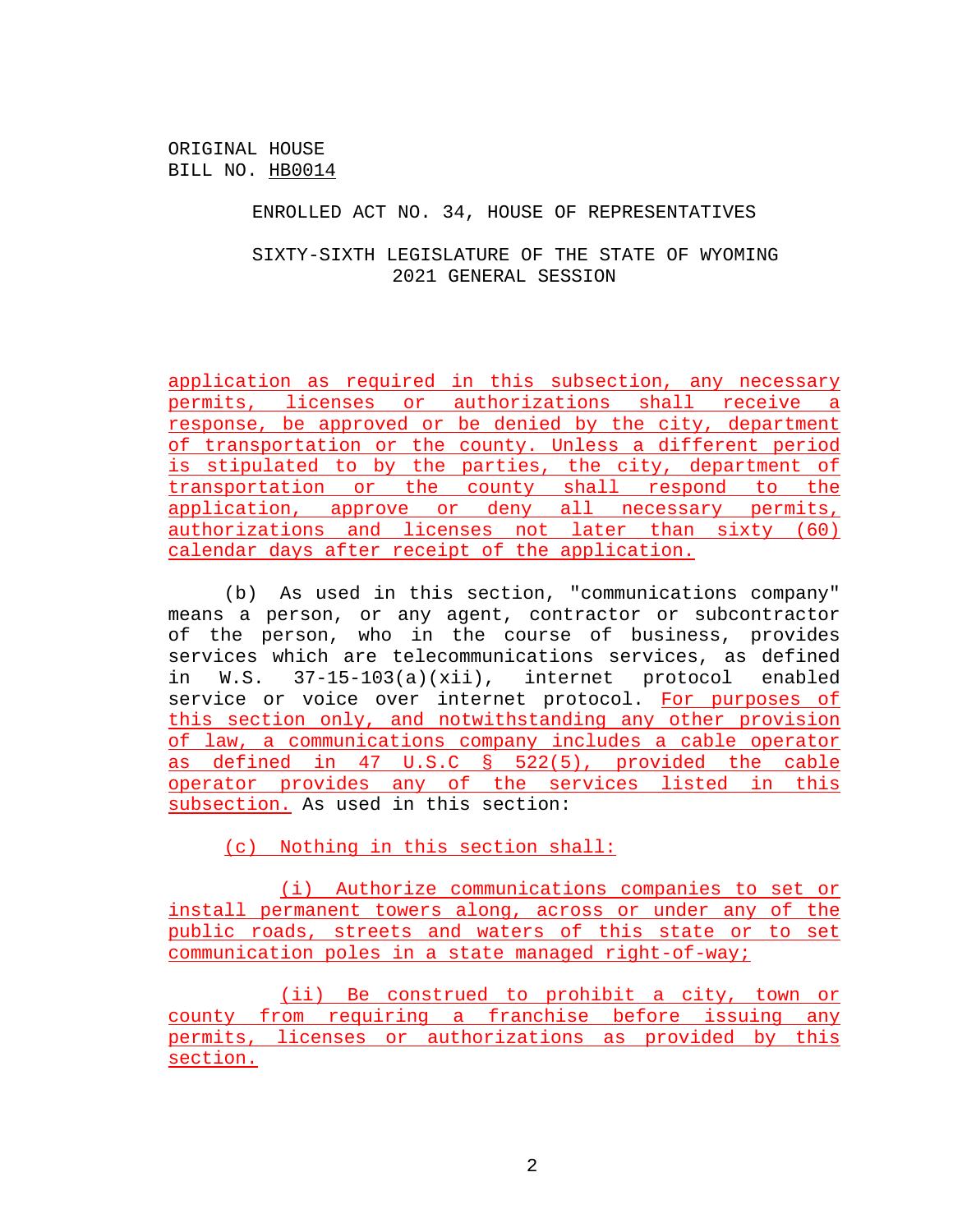### ENROLLED ACT NO. 34, HOUSE OF REPRESENTATIVES

SIXTY-SIXTH LEGISLATURE OF THE STATE OF WYOMING 2021 GENERAL SESSION

**Section 2**. The department of transportation shall petition the United States federal government and any appropriate federal agency for a broad form or blanket easement to the state of Wyoming for rights-of-way for broadband providers to set their fixtures and facilities along, across or under any public roads located on or through federal lands in the state of Wyoming.

### **Section 3.**

(a) The department of transportation shall seek approval from the governor to proceed under section 2 of this act not later than May 1, 2021.

(b) The department of transportation shall transmit a copy of this act to the Wyoming congressional delegation. The department shall seek the support of the Wyoming congressional delegation in relation to any application or petition filed in accordance with section 2 of this act.

(c) As soon as possible after the effective date of this act, the director of the department of transportation shall convene an unpaid working group of stakeholders, which may include legislators, federal representatives, industry representatives and state agency representatives, to provide feedback to the department regarding implementation of section 2 of this act.